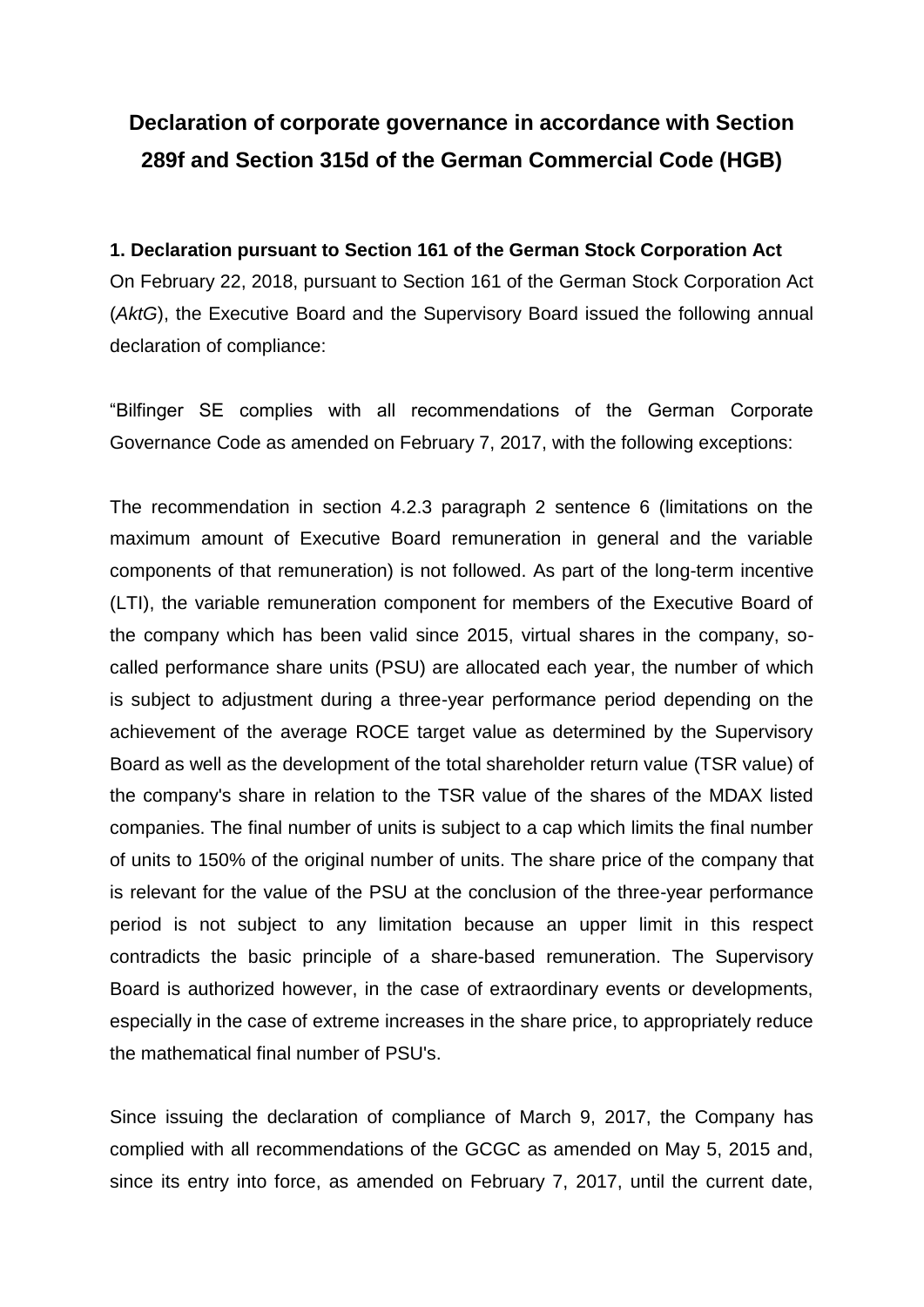with the exception of the recommendations in sections 4.2.3 para. 2 sentence 6 and 4.2.3 para. 2 sentence 8."

#### **2. Principles of corporate governance**

In the course of our activities for the company, we follow the legal requirements, the regulations set out in the Articles of Incorporation of Bilfinger SE and the recommendations of the German Corporate Governance Code with which we comply, barring the exception listed in the above declaration issued in accordance with Section 161 AktG. We also apply the following principles of governance:

#### **Compliance**

Compliance with legal and internal regulations is the basis of successful business activity and is part of good corporate governance. Bilfinger SE, also in the reporting year 2017, put a substantial effort into ensuring compliance with laws and internal regulations and made significant investments in connection with compliance and for the further improvement of our compliance system and will continue to do so unabated. We never compromise on safety and integrity. Our comprehensive Bilfinger Compliance System ensures that compliance violations are avoided ('prevent'), that potential misconduct is recognized at an early stage ('detect') and, once such misconduct is identified, that the reaction is fast and consistent ('respond').

In order to firmly and sustainably establish compliance in the company, a comprehensive compliance- governance and the seamless interaction among all control functions in the company is necessary.

One key component is our comprehensive Code of Conduct, which describes responsible and legally compliant behavior as well as on-topic the fundamental principles of our behavior and which is binding for all employees worldwide. It was extensively revised at the beginning of the reporting year 2017. The individual subject areas are formulated in specific terms with related guidelines and provide the basis for ethical business conduct within our activities. A training program and broad-based internal communications ensure that all employees are familiar with the Code of Conduct and with all relevant policies. In addition, a Compliance Help Desk offers a central point of contact for comprehensive advice for all employees on compliancerelated issues. Employees can report – also anonymously – possible misconduct using our whistleblower system insofar as they do not wish to use the normal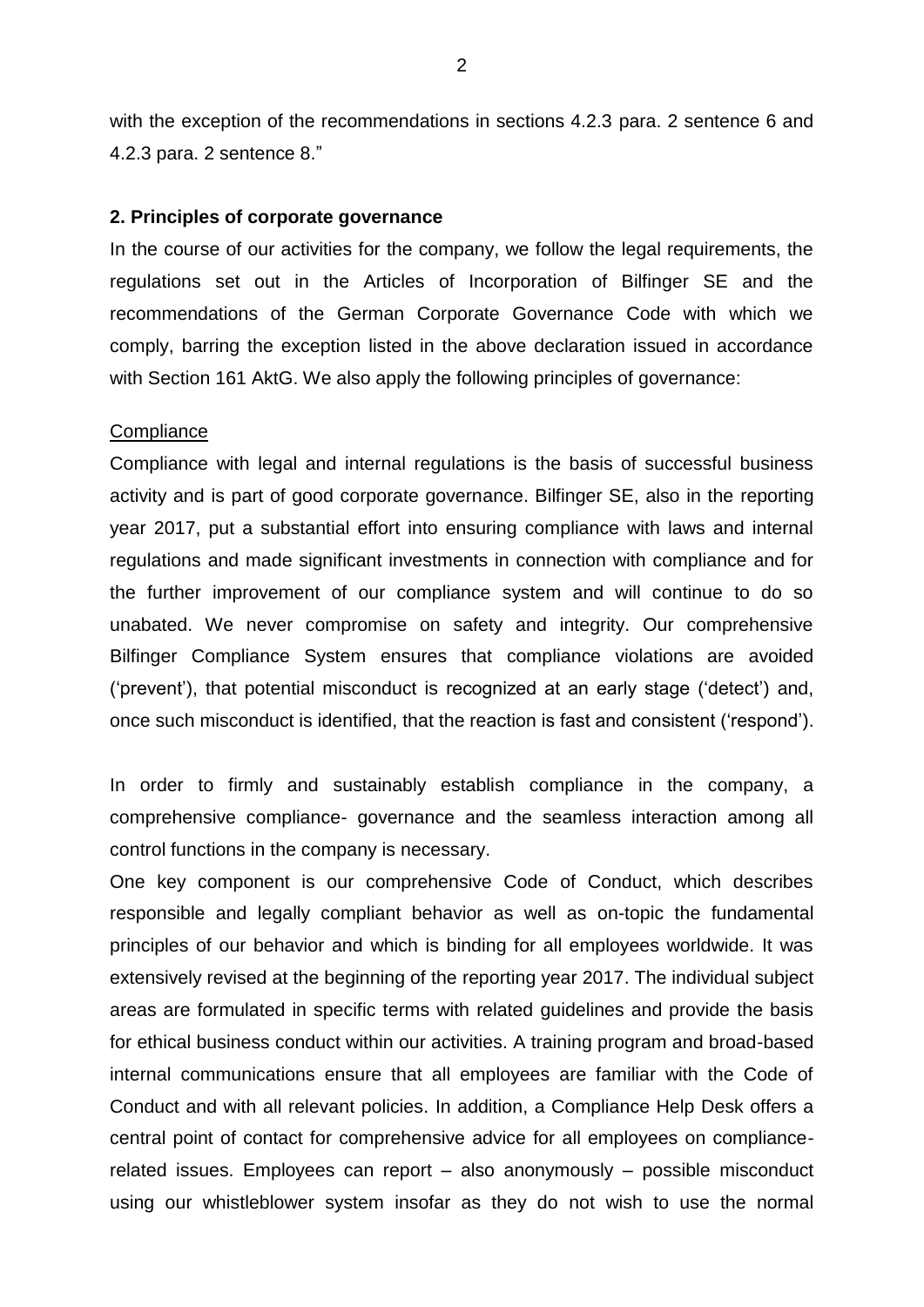reporting line to their supervisor or other persons of trust. Such notifications and other potential violations of the compliance rules are reviewed and investigated by an independent Allegation Management Committee and the Allegation Management Office in order to punish possible misconduct and to continuously optimize the Compliance Program and the effectiveness of controls on an ongoing basis. respectively. A Disciplinary Committee deals with potential sanctions and ensures their consistent application. Whistleblowers are protected from reprisals and, in addition, the whistleblower system can also be used by third parties (suppliers, subcontractors, business partners and other service providers) using our website.

To further improve the compliance governance, in 2016 Corporate Compliance and Corporate Legal & Insurance were combined to a new Corporate Legal & Compliance department which, since the beginning of the reporting year, has also been responsible for the functions Independent Allegation Management as well as Export Controls. In addition, Corporate Legal & Compliance was strengthened in terms of personnel and now has a total of about 100 employees throughout the Group. Each of the nearly 200 companies in the Bilfinger Group today has a responsible Compliance Manager. At the same time, cooperation between the Compliance area and Internal Audit was intensified and formalized. The three fundamental focus areas of the Compliance Program, prevent, detect, respond, are comprehensively managed and led by these functions with a clear set of responsibilities. To strengthen the independence of these compliance-relevant corporate functions from the business segments, in addition to a reporting obligation to the Executive Board for the Head of Internal Audit as well as the General Counsel & Chief Compliance Officer, a reporting line to both the Audit Committee as well as directly to the Chairman of the Supervisory Board and the Supervisory Board was established for special cases. The General Counsel & Chief Compliance Officer of the Group thus reports directly to the Chairman of the Executive Board and regularly informs the Chairman of the Audit Committee of the Supervisory Board, the full Audit Committee as well as the full Supervisory Board on compliance-related issues and on significant developments.

To manage and monitor the organization and implementation of the entire Bilfinger Compliance System, the Compliance Review Board has been in place since October 2016. This board consists of the members of the Executive Board as well as a number of corporate department heads and convenes at least once per quarter

3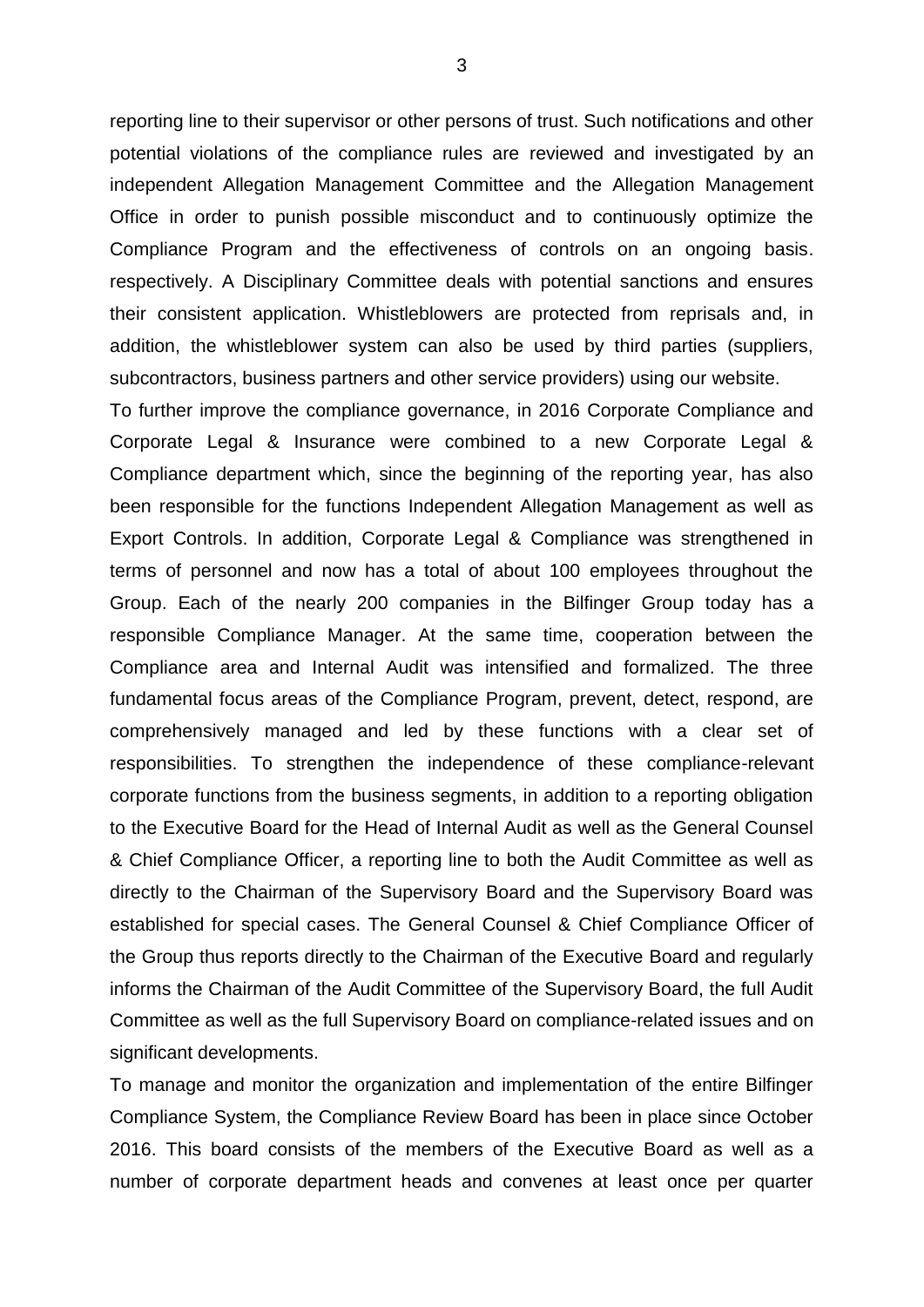under the chairmanship of the General Counsel & Chief Compliance Officer. Since September 2017, the Compliance Review Board has now been supplemented by Divisional Compliance Review Boards which manage and monitor the implementation of the compliance program in the individual divisions.

In addition, the integration of the Bilfinger Compliance System and its further development in the business processes is reviewed in order to ensure the efficiency of the program and the associated measures. The Internal Audit and Controls department verifies, among other things, the implementation of compliance guidelines as part of so-called anti-corruption audits on site at the individual business units. In these audits, the integrity of the business unit's payment transactions is also analyzed on the basis of mass data analyses. In the 2017 reporting year, a total of 13 such audits were conducted around the world. The relevant audit reports were and will be made available to the Executive Board and the Chief Compliance Officer as well as other members of management in the form of relevant audit reports so that – where necessary – improvement measures can be implemented.

The entire Bilfinger Compliance System is continuously reviewed and optimized by us to ensure that regulatory requirements, market changes and the needs of our customers are taken into account. With regard to the case in the USA for violation of the US Foreign Corrupt Practices Act (FCPA) in the years prior to 2005, it was agreed in 2016 with the US Department of Justice (DoJ) that the Deferred Prosecution Agreement (DPA) that has been in place since 2013 would be extended until the end of 2018. Also within the scope of the extended DPA, the appointed Compliance Monitor reviews the effectiveness of our compliance measures and regularly reports on his findings to the company and the DoJ. For this reason, the recommendations of the Compliance Monitor in particular flow into the optimization of our Compliance System. In addition, we take into consideration the comments of the internationally renowned compliance expert Louis Freeh, who advises the Supervisory Board on the topic of compliance.

#### UN Global Compact

We are a member of the United Nations' "Global Compact", an international association of companies and organizations. Its members have committed themselves, on the basis of ten principles for responsible business to, *inter alia*,

4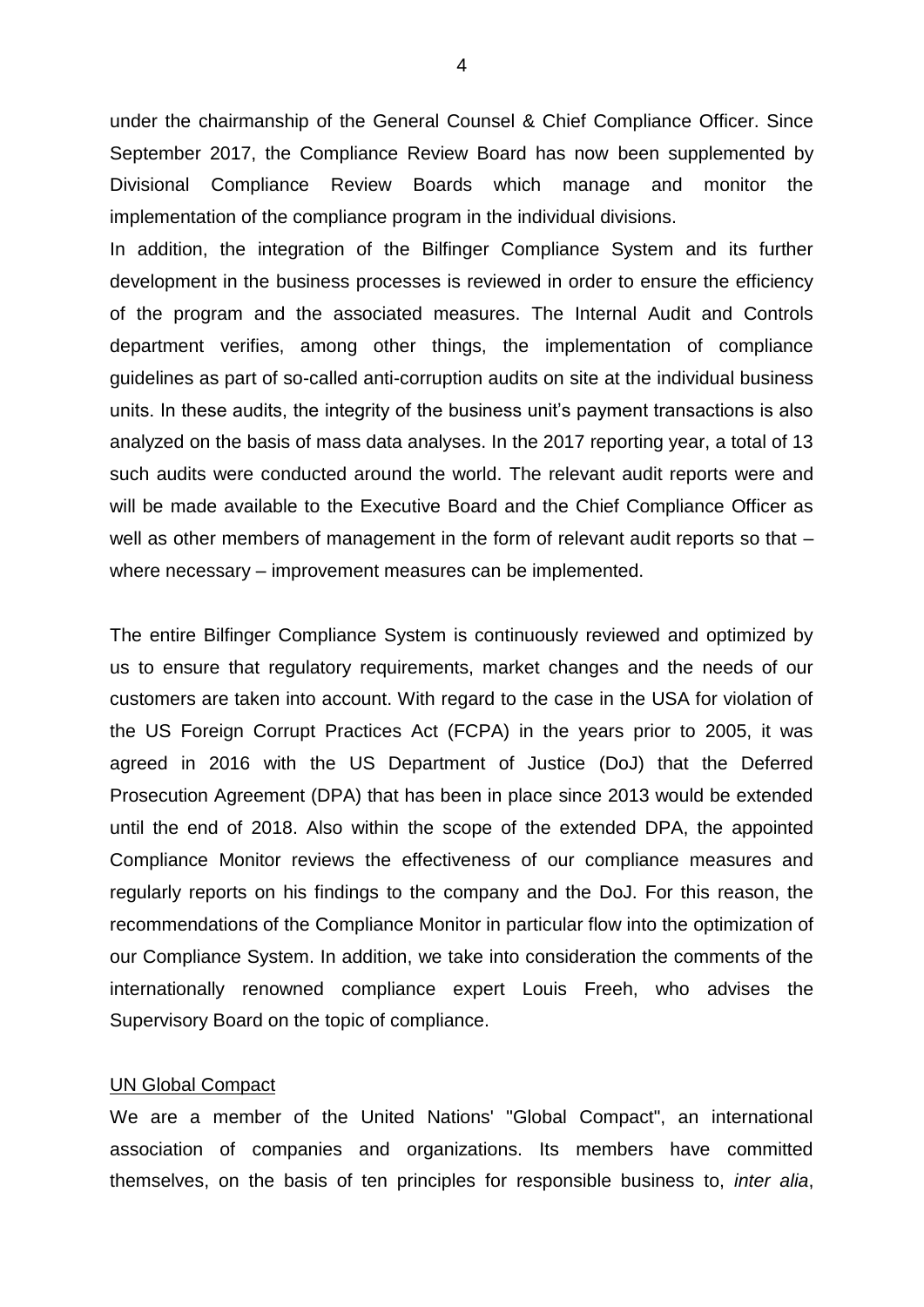supporting human rights, fighting discriminatory labor and social practices, improving environmental protection, diffusing environmentally friendly technologies and fighting corruption in all its forms within their scope of influence.

# **3. Executive Board and Supervisory Board procedures as well as the composition and procedures of their committees**

Bilfinger SE is a European stock corporation and is subject to the special European SE regulations and the German law on implementing a European Company as well as the German SE Employee Involvement Act. It has a dual management and control structure consisting of the Executive Board and the Supervisory Board. These bodies work in close cooperation for the benefit and in the interest of the company.

## Executive Board

The Executive Board manages the Company in its own responsibility. The three members of the Executive Board manage the business of the Company in accordance with legal requirements, the Rules of Procedure established by the Supervisory Board for the Executive Board, the schedule of responsibilities of the Executive Board, the Code of Conduct of Bilfinger and the Executive Board resolutions. Details of their management authority are regulated in the Executive Board schedule of responsibilities; they have joint and equal responsibility for the management of the Company. The resolutions of the Executive Board are made primarily in the Executive Board meetings, but may also be made in written procedures or through other methods of communication. The Rules of Procedure for the Executive Board regulates, among other things, which situations require a resolution from the full Executive Board and which transactions and actions require the approval of the Supervisory Board or one of its committees. The Chairman of the Executive Board coordinates the work of the members of the Executive Board; in the reporting year 2017 there were 29 Executive Board meetings.

# Supervisory Board

The Supervisory Board appoints, supervises and advises the Executive Board and is involved in key decisions affecting the company. The Supervisory Board executes its tasks in accordance with legal requirements, the Articles of Incorporation, its Rules of Procedure and its resolutions. It is composed of twelve members, of whom six are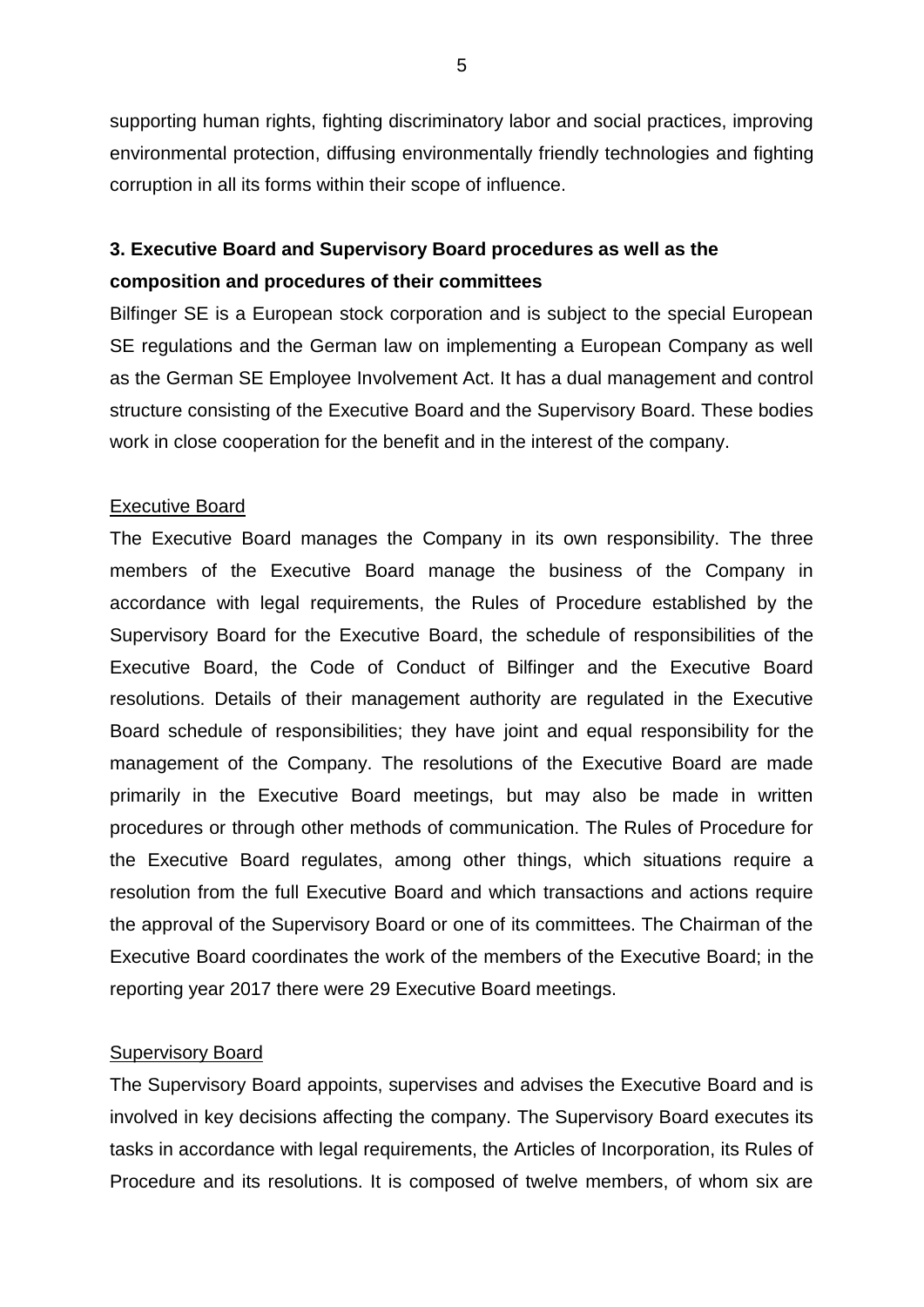representatives of the shareholders and six are representatives of the employees. Members of the Supervisory Board all have the same rights and obligations and are not bound by instructions or orders. The resolutions of the Supervisory Board are made primarily in Supervisory Board meetings, but can also be made in written procedures or through other methods of communication. Insofar as nothing else is compulsory under the law, Supervisory Board resolutions require the simple majority of votes cast. In the event of a tied vote, the Chairman of the Supervisory Board has a casting vote; if the Chairman does not participate, the Deputy Chairman has a casting vote provided he is a representative of the shareholders. The Chairman of the Supervisory Board coordinates the work of the Supervisory Board; in the reporting year 2017 there were eleven meetings of the Supervisory Board.

The Supervisory Board, taking into account the external auditors and the audit reports submitted by them, undertakes a detailed examination, as required by law, of the individual financial statements, the consolidated financial statements and combined management report of Bilfinger SE and the Group, as well as of the proposal of the Executive Board on the appropriation of profits.

#### Executive Board Committees

The Executive Board has not formed any committees.

#### Supervisory Board Committees

In order to enhance the efficiency of its activities, the Supervisory Board formed a Presiding Committee, an Audit Committee, a Nomination Committee and a Transformation Committee.

The Presiding Committee of the Supervisory Board consists of Dr. Eckhard Cordes (Chairman of the Presiding Committee), Stephan Brückner (Deputy Chairman of the Presiding Committee), Dr. Ralph Heck and Rainer Knerler. The main tasks of the Presiding Committee include, in particular, regulating the personnel issues of the Executive Board and its remuneration, unless the provisions of the German Stock Corporation Act and the German Corporate Governance Codex stipulate that they are to be regulated by the plenum of the Supervisory Board – then the relevant resolutions of the Supervisory Board are prepared and recommendations for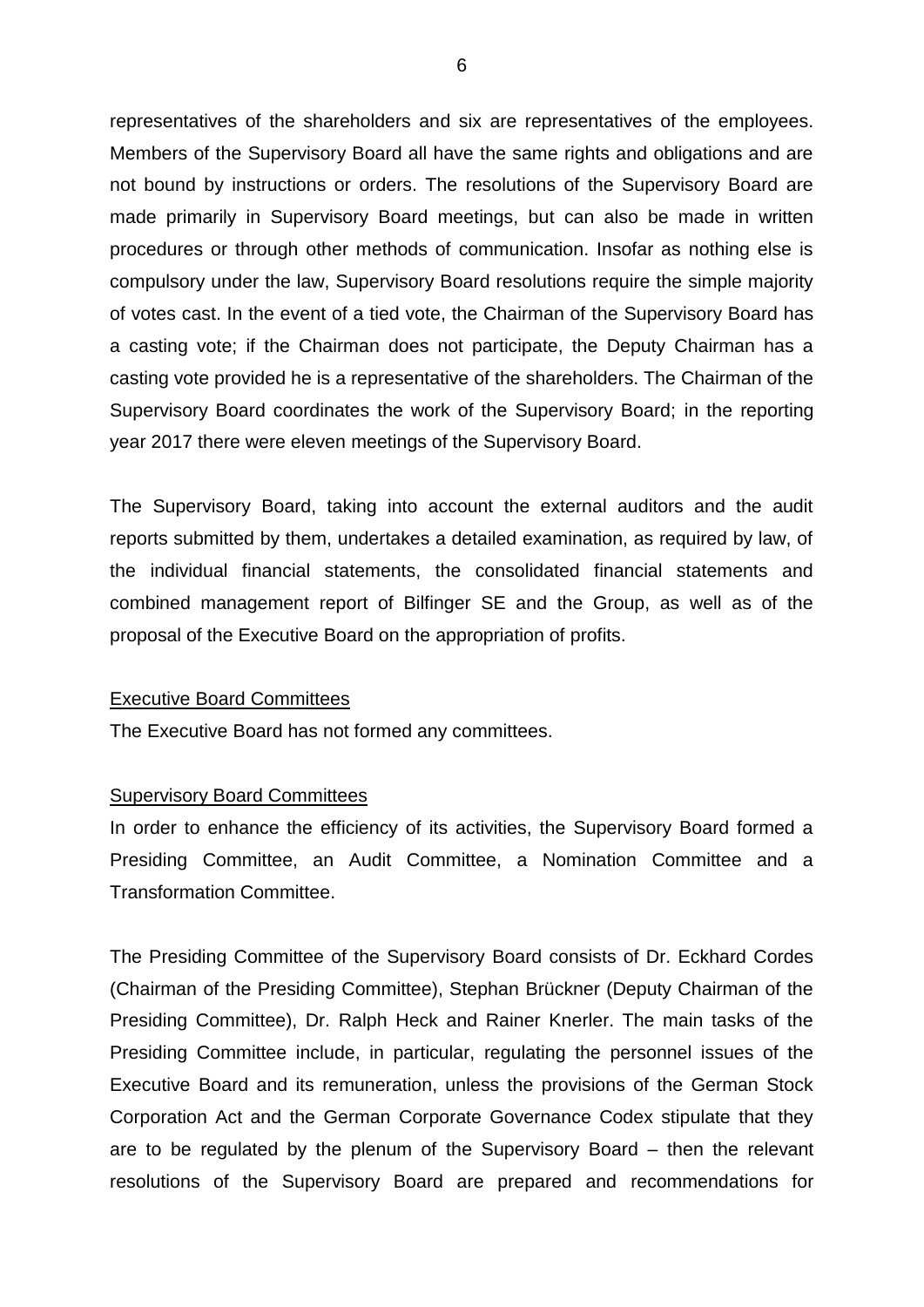important resolutions are made to the Supervisory Board – and the decision on certain business dealings and transactions assigned to the Presiding Committee requiring its approval as well as conflicts of interests. In addition, the Presiding Committee can prepare certain plenary meetings and make recommendations for important resolutions to the Supervisory Board. In the reporting year 2017, seven meetings of the Presiding Committee took place.

The members of the Audit Committee include Dr. Marion Helmes (Chairman of the Audit Committee), Dorothée Deuring, Dr. Janna Köke and Jörg Sommer. It deals, among other things, with questions of accounting and the monitoring of the accounting process, the effectiveness of the internal control system, the risk management system, the internal auditing system and compliance as well as with the audit of the consolidated financial statements. The Audit Committee is also concerned with the selection and the independence of the auditor, issues the audit assignment for the annual financial statements and the consolidated financial statements to the auditor elected by the Annual General Meeting, makes a fees agreement with the auditor and also reviews the additional services provided by the auditor. With Dr. Marion Helmes, the Committee has an independent member who, in accordance with Section 100 Subsection 5 of the German Stock Corporation Act (AktG), possesses expertise in the areas of accounting and auditing and who has particular experience in the application of internal control procedures. In the reporting year 2017, five meetings of the Audit Committee took place.

In accordance with the recommendation of the German Corporate Governance Code, the Supervisory Board formed a Nomination Committee made up exclusively of shareholder representatives whose purpose it is to recommend suitable candidates to the Supervisory Board for its own recommendations to the Annual General Meeting. The Nomination Committee includes Dr. Eckhard Cordes (Chairman of the Nomination Committee), Jens Tischendorf and Dr. Marion Helmes. The Committee did not meet in the reporting year 2017 because no new election of Supervisory Board members was necessary.

The Transformation Committee will accompany the further development of the strategic positioning and transformation of the Bilfinger Group and, without its own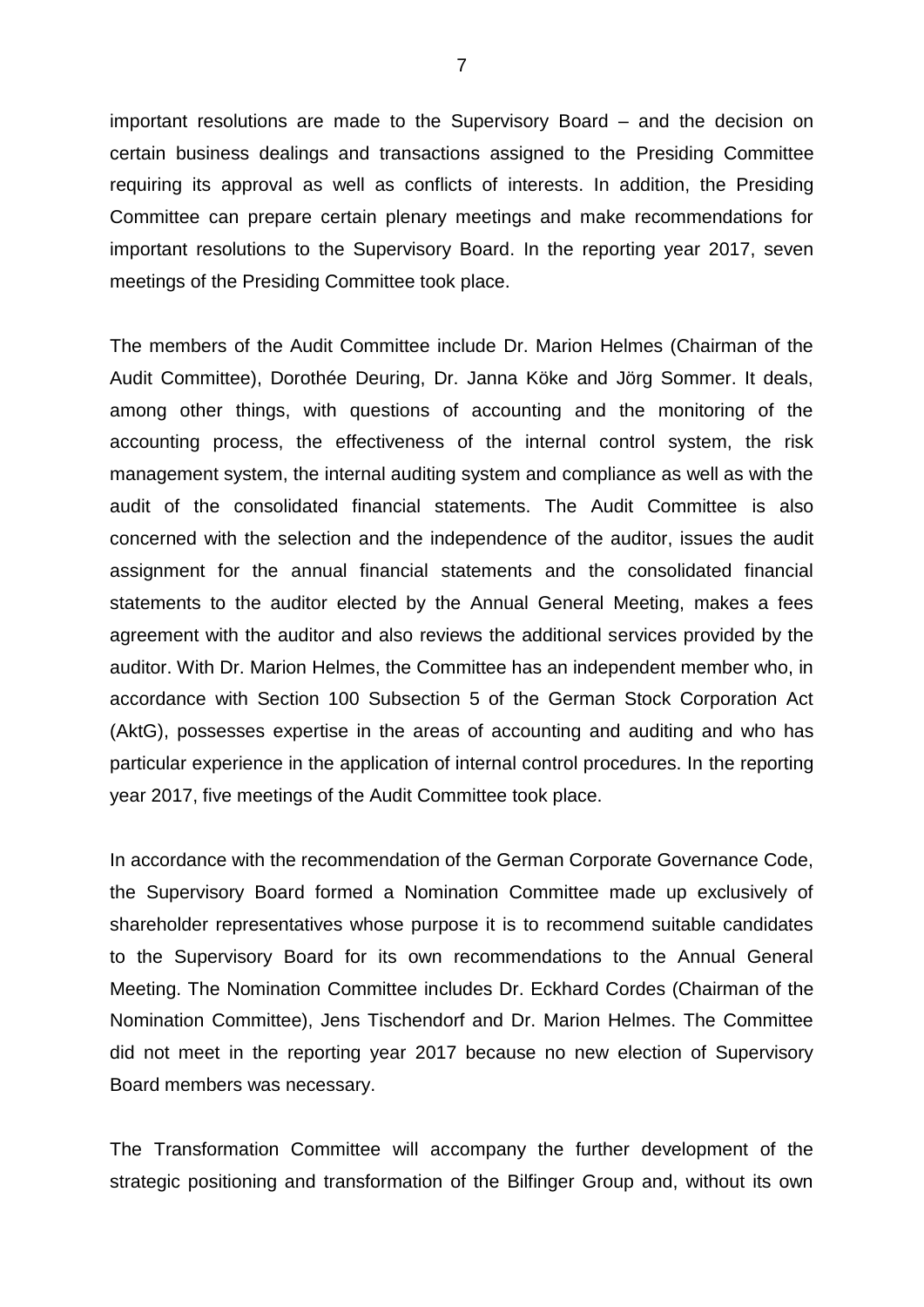decision-making authority, make relevant recommendations to the Supervisory Board where necessary. The Committee, which has equal representation, includes Dr. Eckhard Cordes (Chairman of the Transformation Committee), Stephan Brückner (Deputy Chairman of the Transformation Committee), Dr. Ralph Heck, Rainer Knerler, Jens Tischendorf and Susanne Hupe. The Committee held nine meetings in the reporting year 2017.

The resolutions of the committees were made primarily in the meetings, but partially also in written procedures or through other methods of communication. The Chairmen of the Committees reported to the plenary session of the Supervisory Board on the work done in the committees they lead.

### **4. Annual General Meeting**

The Annual General Meeting is to be convened at least once each year. The Executive Board presents to the Annual General Meeting certain documents, including the company and consolidated financial statements as well as the combined management report for Bilfinger SE and the Bilfinger Group. It decides on the appropriation of profits and on ratifying the actions of the members of the Executive Board and the Supervisory Board, elects the members of the Supervisory Board representing the shareholders, and the external auditor. In addition, it makes decisions on amendments to the Articles of Incorporation and in certain other cases as specified by applicable law or the Articles of Incorporation. It can also make a nonbinding vote on the system for the remuneration of Executive Board members. Each share grants entitlement to one vote in the Annual General Meeting, whereby shares held by the company itself are not entitled to vote.

## **5. Diversity concept**

Pursuant to Sections 289f Subsection 2 No. 2, 315d Sentence 2 HGB which took effect with the implementation of the CSR Guideline (2014/95/EU) on April 19, 2017, Bilfinger SE shall report on the diversity concept it follows for the composition of the Executive Board and Supervisory Board, its objectives, the form if its implementation and the results achieved in the reporting year.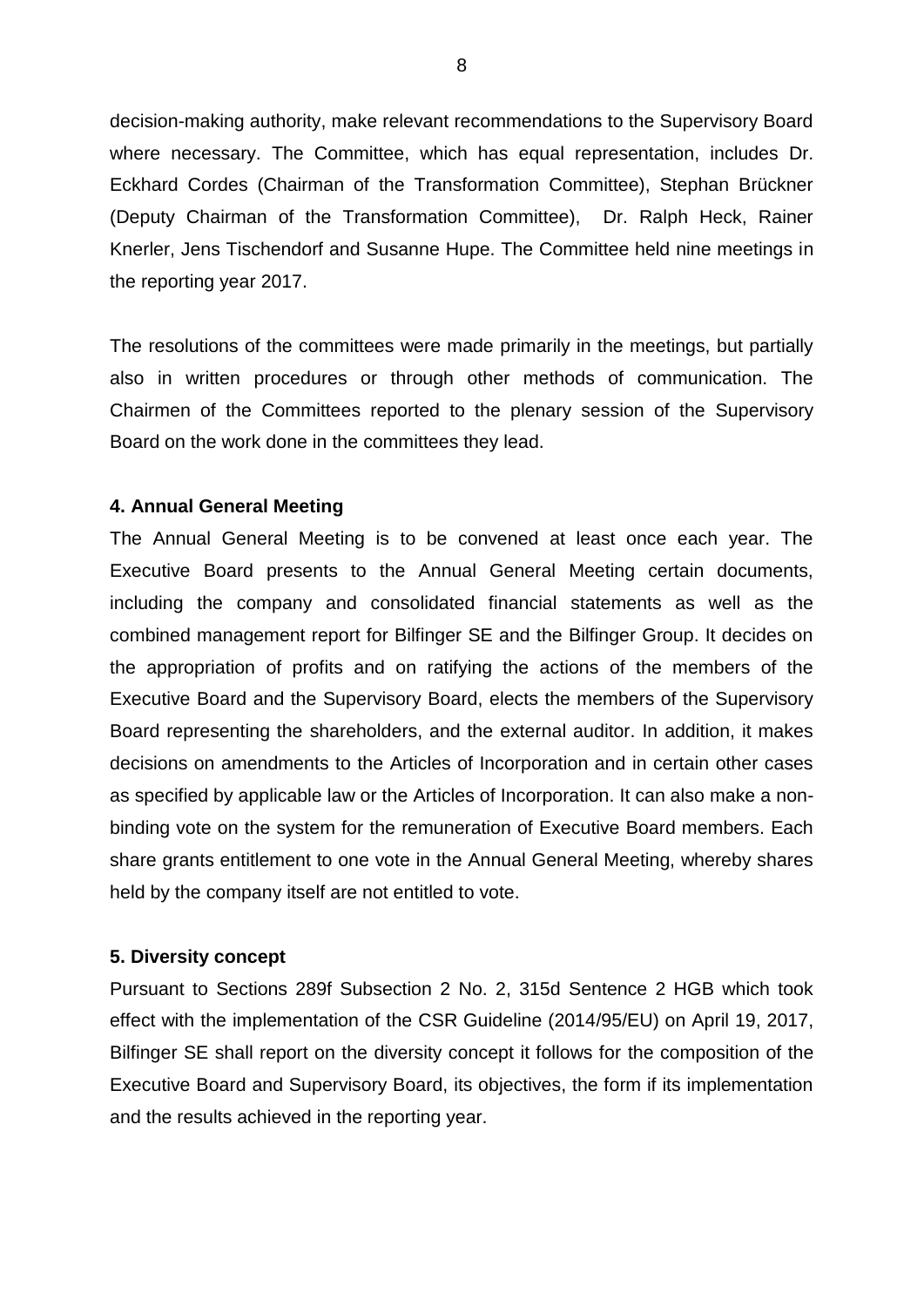#### Succession planning and diversity concept for the Executive Board

The Supervisory Board ensures a long-term succession planning takes place in the Executive Board and coordinates this also with the Executive Board. In this regard, professional qualifications for the area of responsibility to be assumed, performance to date and experience as well as convincing management qualities represent particularly important criteria for an Executive Board candidate. When filling these positions, the Supervisory Board pays particular attention to diversity in the entire Executive Board. The Executive Board should be supplemented by differing profiles, professional and life experience, especially in an international environment for the good and in the interest of the company.

As part of its decision in the filling of Executive Board positions, the Supervisory Board also considers the following aspects, whereby the Supervisory Board, when filling a specific Executive Board position, always considers the circumstances of each individual case and is guided by the interests of the company.

- The members of the Executive Board should have many years of management experience, also in major companies or groups and bring with them experience from various careers wherever possible.
- At least one member should have international management experience.
- At least one member of the Executive Board should have a professional background in the process industry.
- The Executive Board in its entirety should have many years of experience in the areas services, compliance, finance and personnel management.
- **Integrity should be a high priority for each individual Executive Board member.**
- The Supervisory Board has defined a target for the proportion of women in the Executive Board. This is explained in Section 6.
- **In accordance with the recommendation of the German Corporate Governance** Code, the Supervisory Board has defined an age limit for members of the Executive Board at the end of the age of 65. Deviations from the age limit in individual cases are to be justified. Regardless of this rule, the Supervisory Board pays attention to a sufficient mix of ages among the members of the Executive **Board**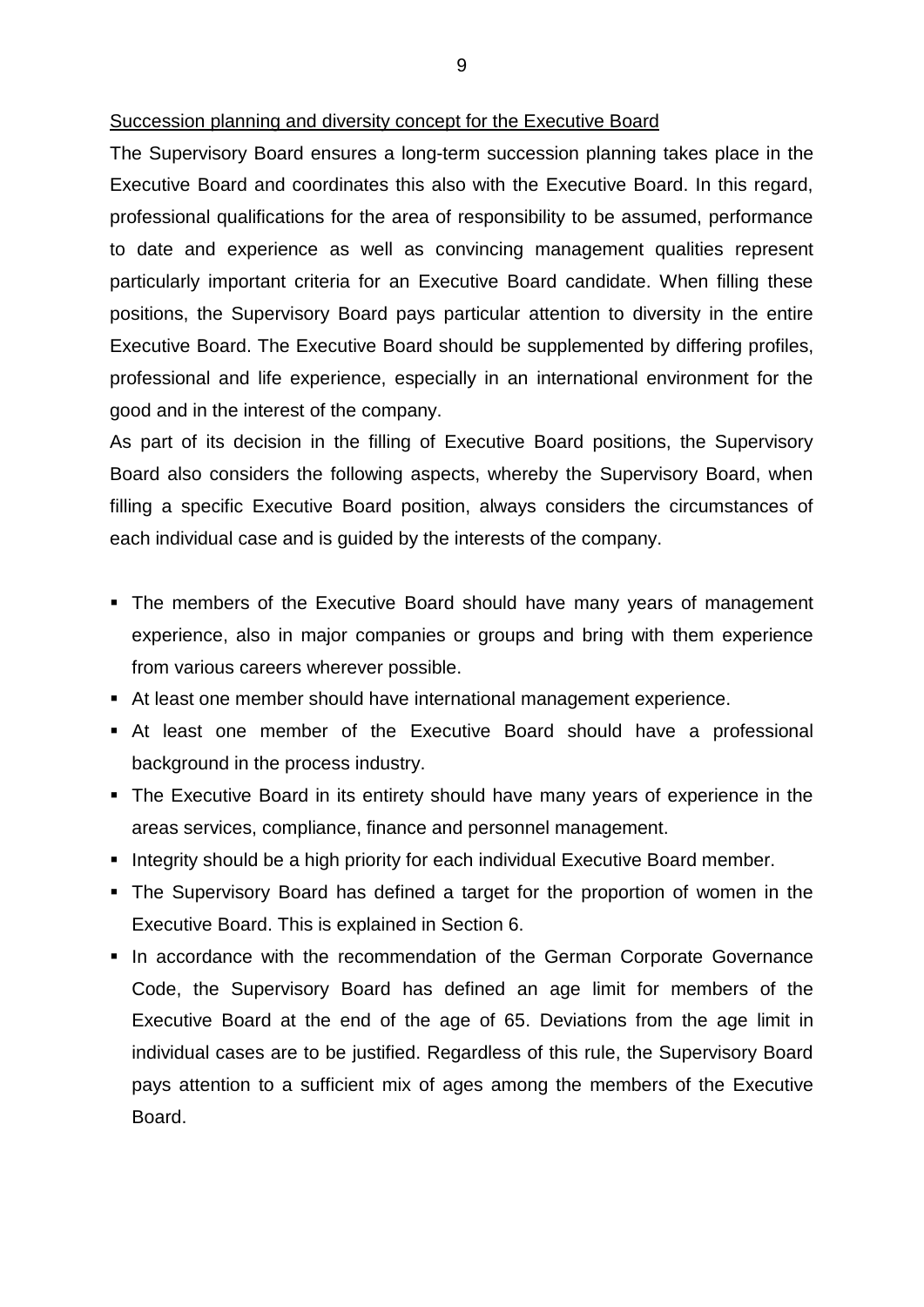#### Composition goals and diversity concept of the Supervisory Board

In terms of the composition of the Supervisory Board, it is to be ensured that its members generally have the knowledge, skills and experience necessary for the orderly execution of the office and the tasks associated with it as well as the particular requirements laid out by the law and the German Corporate Governance Code for the Supervisory Board, its committees and individual members. The goals of the composition are presented in detail in the corporate governance report (as part of the Annual Report). At the same time, a diverse composition should be achieved for which the Supervisory Board follows the following non-discriminatory concept:

- **Integrity should be a high priority for each individual Supervisory Board member.**
- While at least two members should notably represent the criteria for internationality through professional experience in an international context, at least three members should have detailed knowledge and experience from the company itself, whereby no more than two former members of the Executive Board may be members of the Supervisory Board.
- While at least one independent member of the Supervisory Board should have particular knowledge and experience in the areas of accounting and auditing as well as internal control procedures, a further member should have particular knowledge and experience in the area of finance and at least two more should have particular knowledge and experience in the area of business administration.
- The Supervisory Board should if possible have, as representatives of the shareholders, three entrepreneurs or personalities who have already acquired experience in the management or monitoring of another medium-sized or large company.
- The Supervisory Board pays attention to a sufficient mix of ages among the members of the Supervisory Board. In this regard, as a rule, no member should be over 70 years of age at the time of the Annual General Meeting which is to decide on his or her appointment as member of the Supervisory Board; exceptions are to be justified.
- **In their entirety, members of the Supervisory Board should have different** educational levels, professional and socio-economic backgrounds as well as geographic presences.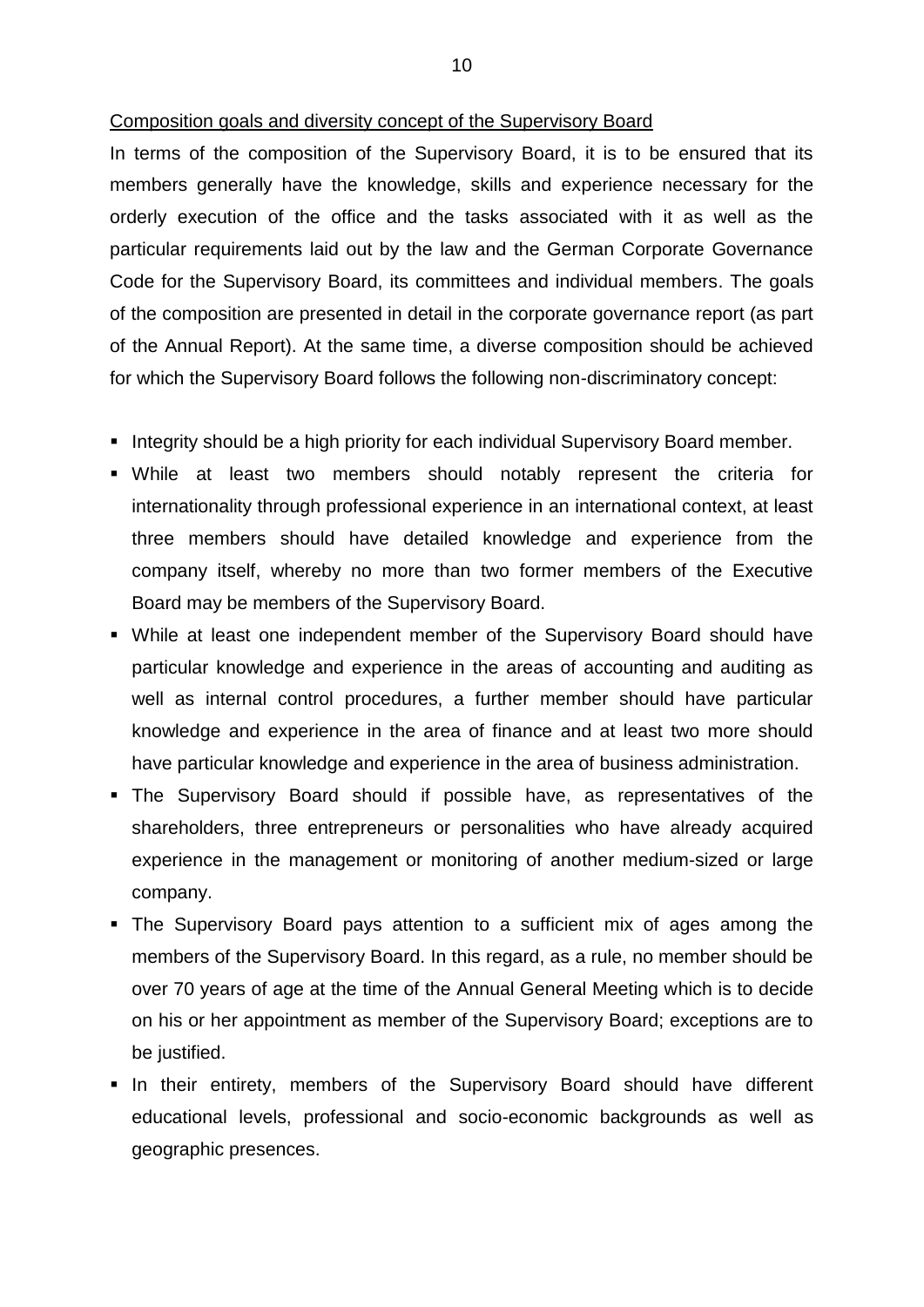The Supervisory Board should have a balance of male and female members; in this regard, the statutory minimum number of women and men is to be observed.

For the above diversity concept, the Supervisory Board has not set a specific timeframe because it is to be expected that with the current composition in the Executive Board and the Supervisory Board the concept has been met.

The Presiding Committee mainly manages the succession planning of the Executive Board and will ensure that the diversity concept is taken into consideration in the filling of an Executive Board position and the more extensive planning for the composition of the Executive Board in coordination with Executive Board members.

The proposals for the election of shareholder representatives to the Supervisory Board, which are made by the Supervisory Board to the Annual General Meeting, are prepared for the Supervisory Board by the Nomination Committee. This ensures that in the review of suitable candidates, in addition to the composition goals for the Supervisory Board, the diversity concept is also considered. To the Supervisory Board, it also takes steps to ensure that for the relevant nominations for shareholder representatives to the Annual General Meeting that this is supported by relevant election resolutions to the Annual General Meeting. In this regard it should be kept in mind that the Annual General Meeting is not bound by nominations. The freedom of choice on the part of the employees in the election of Supervisory Board members from the employees is protected. In the process pursuant to the German Co-Determination Act for the election of employee representatives, the Supervisory Board has no nomination rights. The composition goals and the diversity concept for the Supervisory Board are therefore not to be seen as requirements for those entitled to vote or as a limitation of their freedom of choice.

The composition of the Executive Board and the Supervisory Board as of December 31, 2017 corresponds, in the Supervisory Board's own assessment, with the diversity concepts that are followed. Abridged curriculum vitae of the current members of the Executive Board can be found in this Annual Report (in the chapter Boards of the Company); abridged curriculum vitae of the current members of the Supervisory Board are available on the company's Internet page at http://www.bilfinger.com/en/company/supervisory-board/. The current composition of the Supervisory Board and the committees formed for more efficient execution of its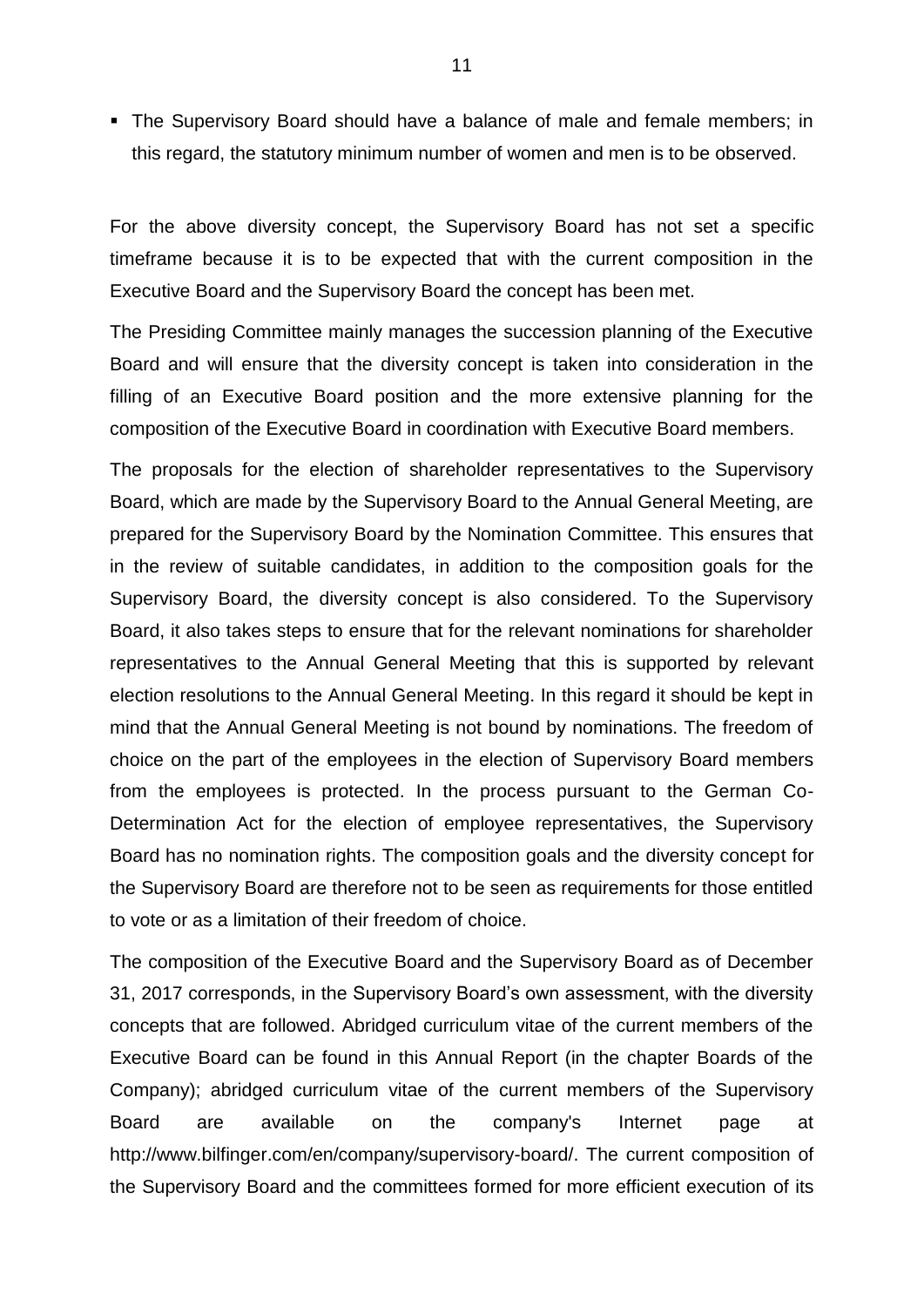activities can be found in this Annual Report (in the chapter Boards of the Company). There it can be seen that the Executive Board and the Supervisory Board of Bilfinger SE have a very diverse composition:

The members of the Executive Board have many years of management experience, including in groups and bring with them experience from various careers. At least Mr. Blades has international management experience and has a professional background in the process industry with a focus in oil and gas. Dr. Patzak has many years of experience in the area of finance; the same applies to Mr. Bernhardt in the area of personnel management. Compliance and integrity are a top priority for all members of the Executive Board. No member of the Executive Board has is older than 65 and there is a sufficient mix of ages among the members of the Executive Board.

The Supervisory Board also has a diverse composition. More than the required two members have professional experience in an international environment and particular knowledge and experience in finance. Primarily the Chairman of the Supervisory Board meets the requirements related to particular knowledge and experience in the areas of accounting and auditing as well as internal control procedures. At least four members have detailed knowledge and experience with Bilfinger itself. None of the members of the Supervisory Board were previously active in the Executive Board of the company or holds a board function with a significant competitor. At least four shareholder representatives are experienced in the management or monitoring of another medium-sized or large company. In their entirety, members of the Supervisory Board have different educational levels, professional and socioeconomic backgrounds as well as geographic presences. Compliance and integrity are a top priority for all members of the Supervisory Board. No member of the Supervisory Board has is older than 70 and there is a sufficient mix of ages among the members of the Supervisory Board. The Supervisory Board has an balanced number of men and women as members. For the share of men and women in the Supervisory Board, see Section 6 below.

# **6. Disclosures according to the Equal Participation Act – targets for the proportion of women in the Executive Board and the two management levels**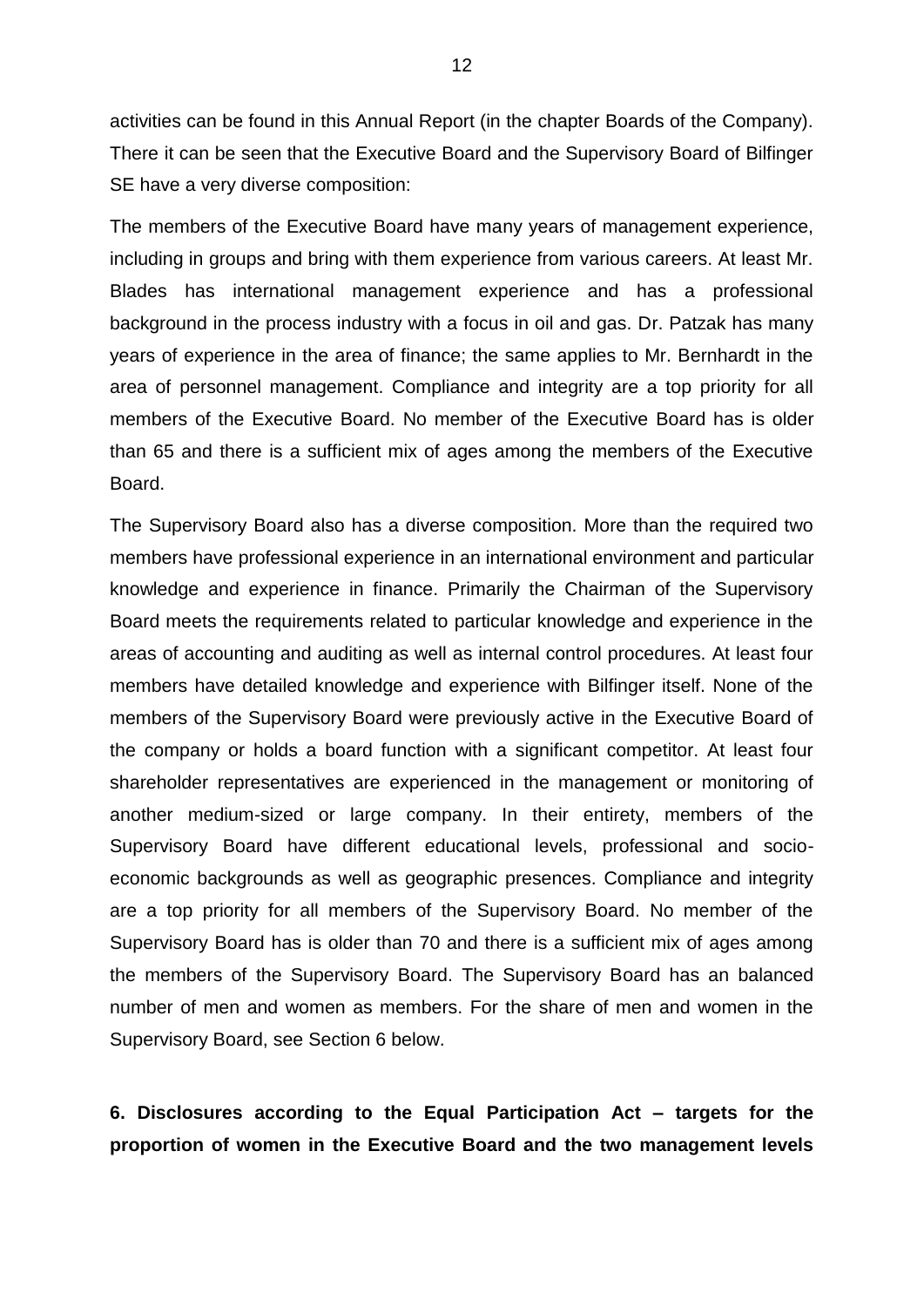# **below the Executive Board; minimum share of men and women in the Supervisory Board**

In relation to the Law on the equal participation of women and men in management positions in the private sector and in the civil service which took effect in Germany in May 2015, we achieved the targets set until June 30, 2017 as follows and for the period until December 31, 2017 defined the following new targets. In addition, the legally required minimum share of women and men in the Supervisory Board was achieved as follows.

#### Target achievement as of June 30, 2017

For new appointments to the Supervisory Board, with regard to the fixed gender quota of 30 percent that is to be met, the Supervisory Board followed the goal of filling the quota equally. On June 30, 2015, the decisive date for the definition of the target, this share was eight percent. Following the regular new election of the shareholder representatives during the Annual General Meeting on May 11, 2016 and the simultaneously newly-appointed seats held by employee representatives, six of the twelve Supervisory Board members are female, the share of women is thus at 50 percent. The goal of at least 30 percent is thus exceeded by far.

As a target for the share of women in the Executive Board, the Supervisory Board agreed that there will continue to be no female members. If a vacancy should become available by then, the Supervisory Board would attempt to find an appropriately qualified woman who would be suitable for joining the Executive Board. In the reference period there were no female members of the Executive Board.

Management level 1 includes employees who belong to management level 1 and management level1a in accordance with the internal company definition. The Executive Board decided to reach a target of an eight percent share of women in management level 1 of Bilfinger SE by June 30, 2017. On June 30, 2015, the date for the definition of the target, this share was 4 percent. The target as of June 30, 2017 in management level 1 was not fully met. As a result of restructuring at headquarters, particularly in the upper levels of management, in level 1 an increase from four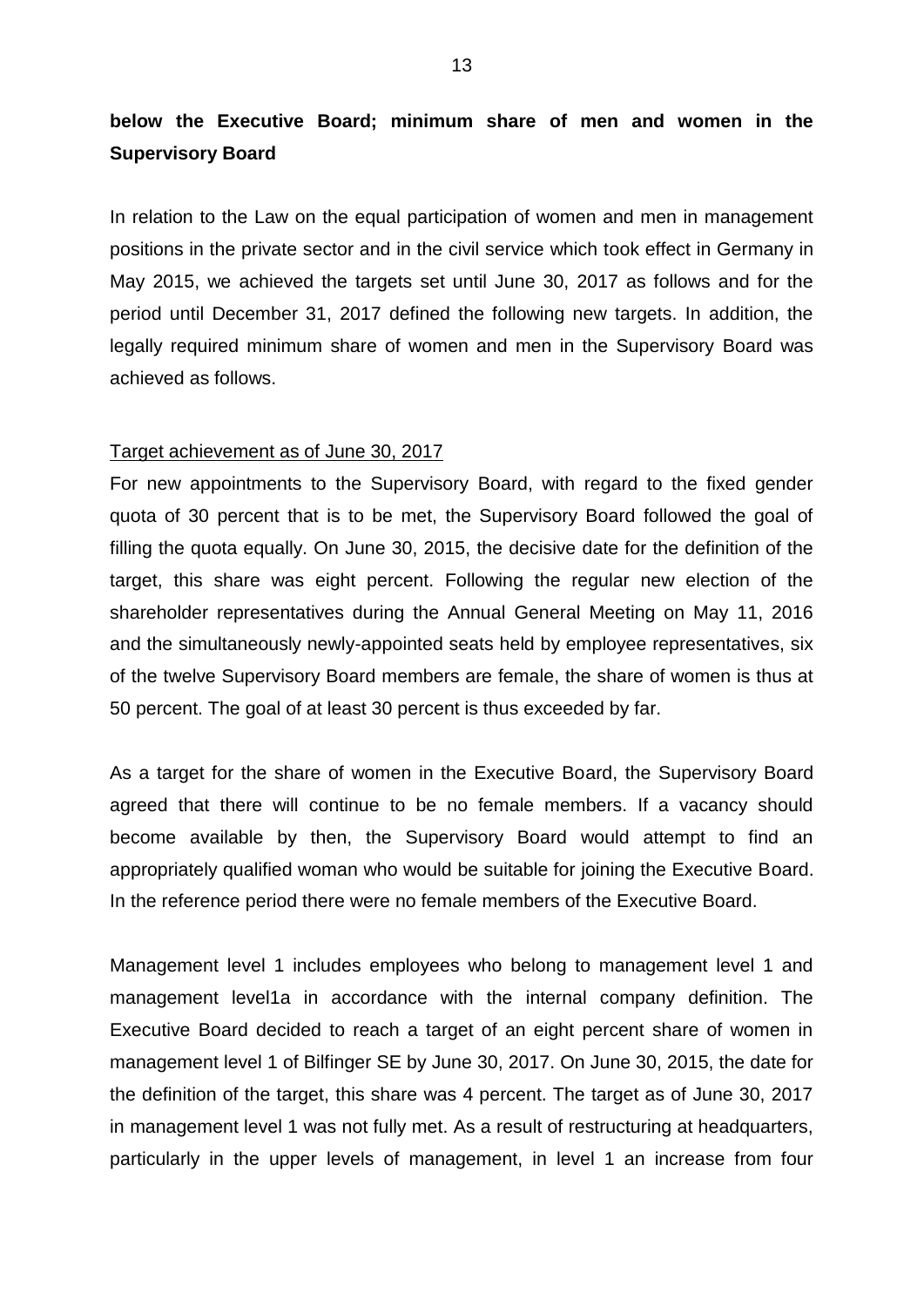percent to six percent was achieved and the target of eight percent was nearly achieved.

Management level 2 includes employees who belong to management level 2, in accordance with the internal company definition. The Executive Board decided to reach a target for Bilfinger SE of a ten percent share of women in management level 2 below the Executive Board by June 30, 2017. On June 30, 2015, the date for the definition of the target, this share was six percent. At level 2, the goal of ten percent, with a share of women of 23 percent as of June 30, 2017 was clearly exceeded.

### New targets for December 31, 2020

At the end of the reference period on June 30, 2017, with regard to the Law on the equal participation of women and men in management positions in the private sector and in the civil service. we set new goals for the future. For Bilfinger SE, the following targets should be achieved by December 31, 2020:

For the Supervisory Board, a minimum requirement as of December 31, 2020 remains the statutory gender quota of 30 percent share of women and men.

With regard to the share of women in the Executive Board, the target of zero percent remains unchanged. If a vacancy should become available by December 31, 2020, the Supervisory Board will attempt to find an appropriately qualified woman who would be suitable for joining the Executive Board.

With regard to management level 1, the Executive Board decided to achieve a target of a 10 percent share of women in Bilfinger SE by December 31, 2020. On June 30, 2017, the share was at six percent. For management level 2 at Bilfinger SE, the Executive Board determined to achieve a target of a 23 percent share of women by December 31, 2020 and thus to maintain the level reached on June 30, 2017.

## **7. Corporate governance report**

The Executive Board and Supervisory Board, in accordance with the requirements of the German Corporate Governance Code, prepare for the Annual Report a corporate governance report on the corporate governance of the company. It will be made